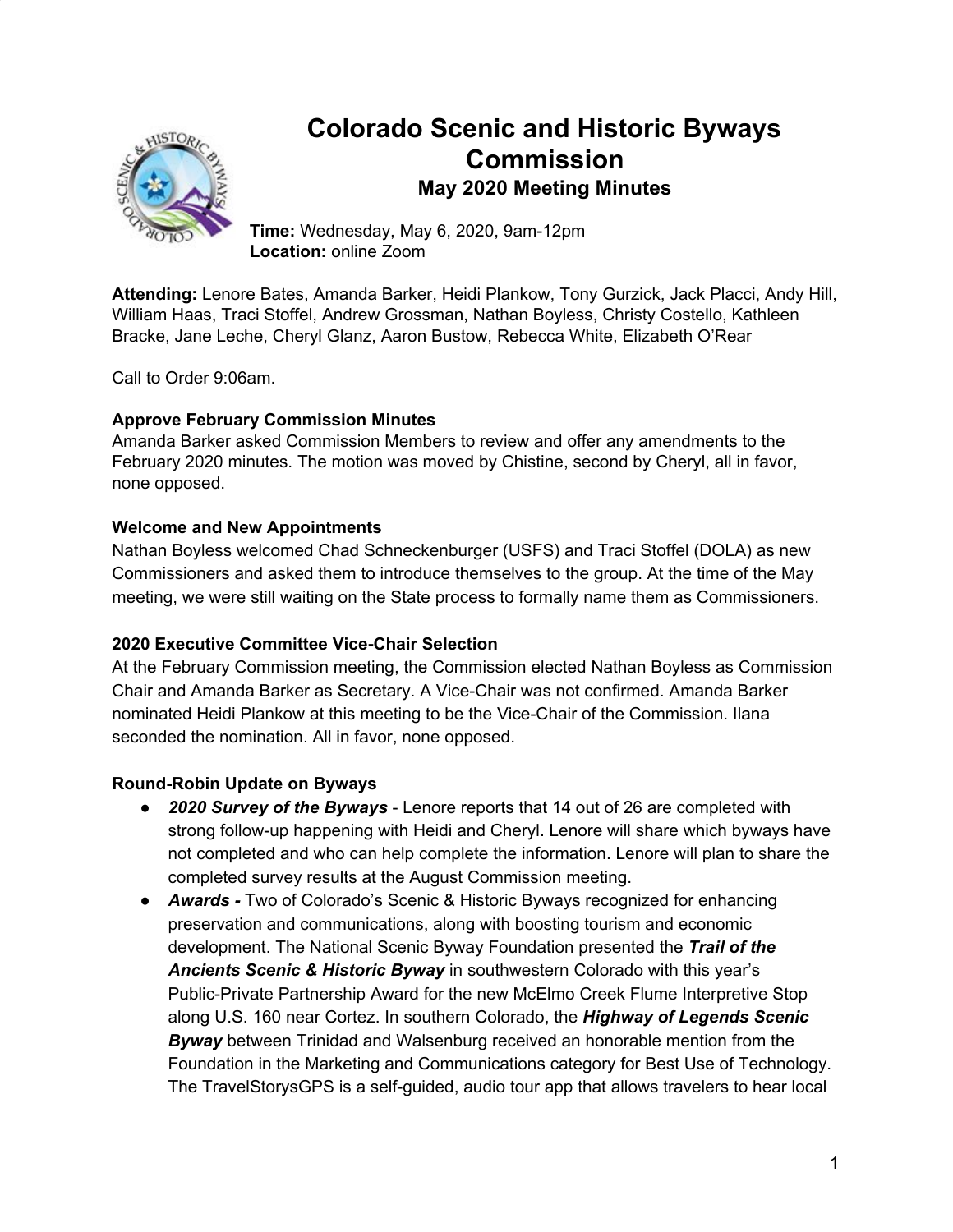experts tell the story of how the igneous rock formations were created more than 25 million years ago, along with information about the byway's history, wildlife, culture, and legends.

- *Corridor Management Plans:* Lenore recently connected with Colorado River Headwaters, Trail of the Ancients, Silver Thread, and Peak to Peak about revising their CMPs.
- *Top of the Rockies* is re-organizing and also revising their CMP after a long lapse in leadership. The group will receive 50 hours of assistance from Lenore and CDOT.
- *Flat Tops:* The group is active and working on different projects. Nancy and Stephanie are engaged and the group has momentum.
- *Cache la Poudre:* There are changes to the Gateway in Fort Collins. Meetings have some confusion. Cheryl Glanz is participating and educating decision-makers.
- *Pawnee Pioneer Trails:* Lenore/Cheryl talked with Doris. There is potential for a creative corridors brochure about Buena Vista and Salida.
- *Alpine Loop:* They are having big conversations around plowing and shutting down areas for visitors.
- *Frontier Pathways:* received a CRAFT workshop and Heidi facilitated that workshop, using some of the funding for a brochure.
- *Gold Belt:* also had a CRAFT workshop. Heidi's report will be completed in May.
- *West Elk Loop:* still meeting, now by Zoom
- *San Juan Skyway:* County Commissioners involving byways group in decision-making on projects along the byway, a big change in their approach to community engagement.
- *Collegiate Peaks:* Federal Highways announced Browns Canyon to reconstruct access to the Arkansas River
- *Mesa Verde:* got a grant
- *Highway of Legends*: Nathan is assisting with their nomination and awards
- *Lariat Loop:* Bill LItz is on the board with Lariat Loop things are closed and quiet, could be an additional contact to call
- Tony Gurzick was in touch with Greg Smith about the new *Cherokee Trail Auto Tour* program sponsored by the Oregon – California Trails Association (OCTA). The Cherokee Trail portion overlaps with the front range and eastern plains byways. Tony will reach out and connect groups after the meeting.

# **National Scenic Byways Nominations Review**

Lenore Bates presented three nomination drafts for the Commission to review. The Highway of Legends, Los Caminos Antiguos, and Silver Thread will submit nominations with CDOT and the Byways Commission's encouragement to the Federal Highways Commission (FHWA) for National Scenic Byways status in early June. Amanda compiled notes from the discussion and passed them on to Lenore and the contacts for the three nomination drafts. The byways will find out the decision of their national status in fall 2020.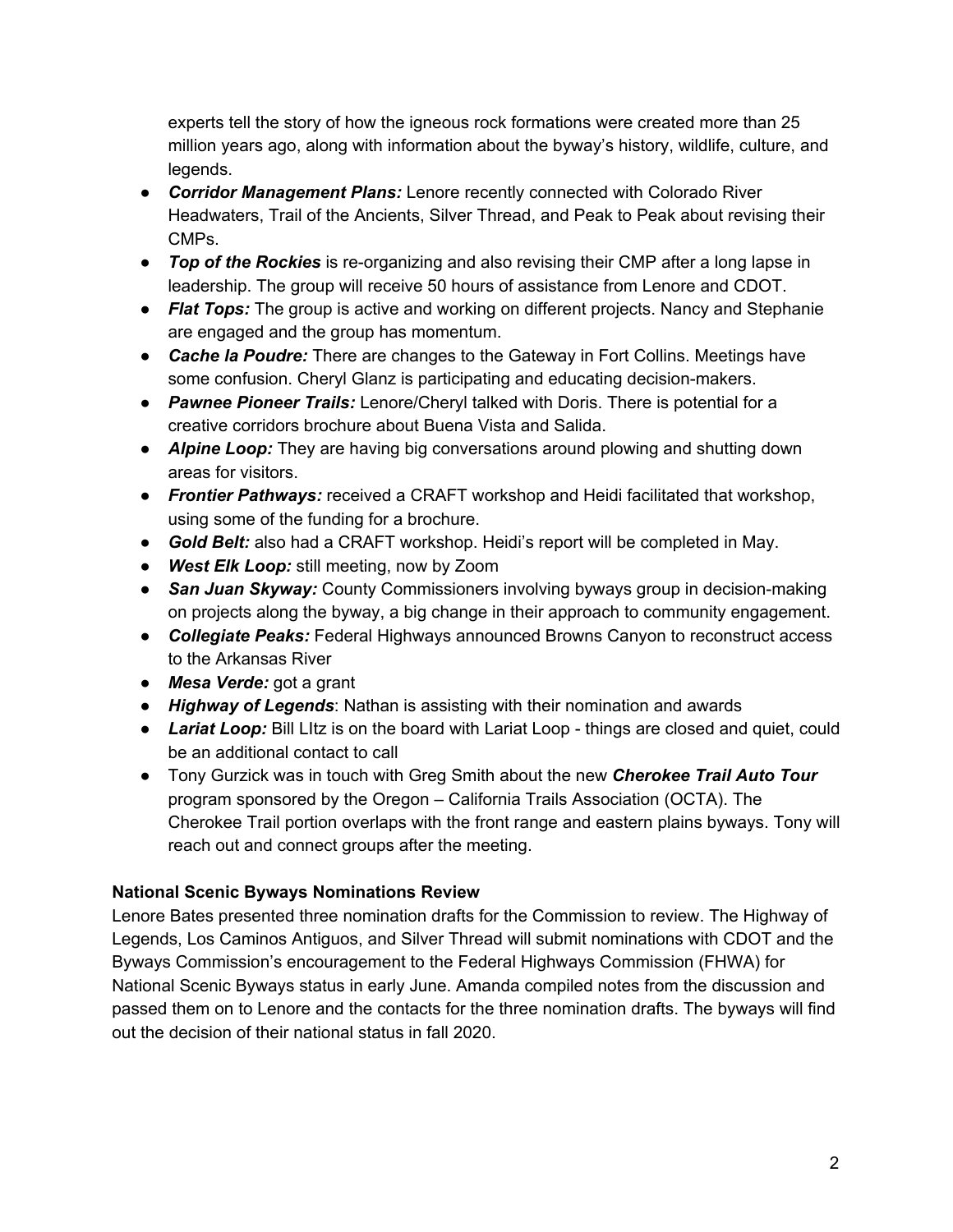## **Colorado Tourism Office (CTO) Rebound Marketing Plan (Andrew Grossman)**

- Travel will reactivate in three phases: in-state and nearby driving markets, second is air travel within United States, and finally re-emergence of international travel
- Travelers feel 650 miles is the limits of where they want to go
- Traveling in personal vehicles is most likely way to travel
- Russion doll problem need consistent guidance to help municipalities not have to reinvent the wheel
- Plans were created to have steps for "Wait", "Ready", "Set", and "Go", but there is flexibility to go backwards if the health crisis intensifies and even go back to the "Wait" stage.
- Let's CO (Let's Colorado) will be the branding

## **Byways Microsite Update (Andrew and Elizabeth O'Rear, CTO)**

- Website is near-final
- Remaining component is the completion of an overview video
- Launch before Memorial Day with press release and launch on CTO channels
- <https://www.colorado.com/colorados-scenic-historic-byways>
	- Each individual byway page has an itinerary.
	- $\circ$  These pages will link to individual byway pages and their particular signage
	- Photos and video assets will be shared with byways for their own promotion, rights-free, all can be shared with the Commission.
- Education grants with the State Historical Fund, under contract until September 2020. All of the content was reviewed by SHF, all language, maps, etc went through them. Additions and changes will happen like a status of a road or a business closing. All that feedback will come though CTO but projecting a quarterly re-fresh with link checks, etc.
- Ask of Commissioners: Continue to contact individual byways representatives. Let them know about the rights-free video and photos, press release, letter of recognition and acknowledgement to send to their elected and local officials.

# **Byways Program in New Normal**

Nathan Boyless led a conversation with the Commission to think through COVID-19 and byway-related issues. Ourlandscape has changed, especially for the partners we serve around the state. Tactically, what can we do in 2020 and 2021 to make sure we are supporting and serving on behalf of the Governor, the citizens and visitors to Colorado?

The Hedgehog Concept from the book, Good to Great

- What are you most passionate about?
	- travel and roads
	- stewardship of public lands
	- loss of open space
	- place and supporting communities (capacity building, storytell)
	- conserving what we love about Colorado and conserving for future generations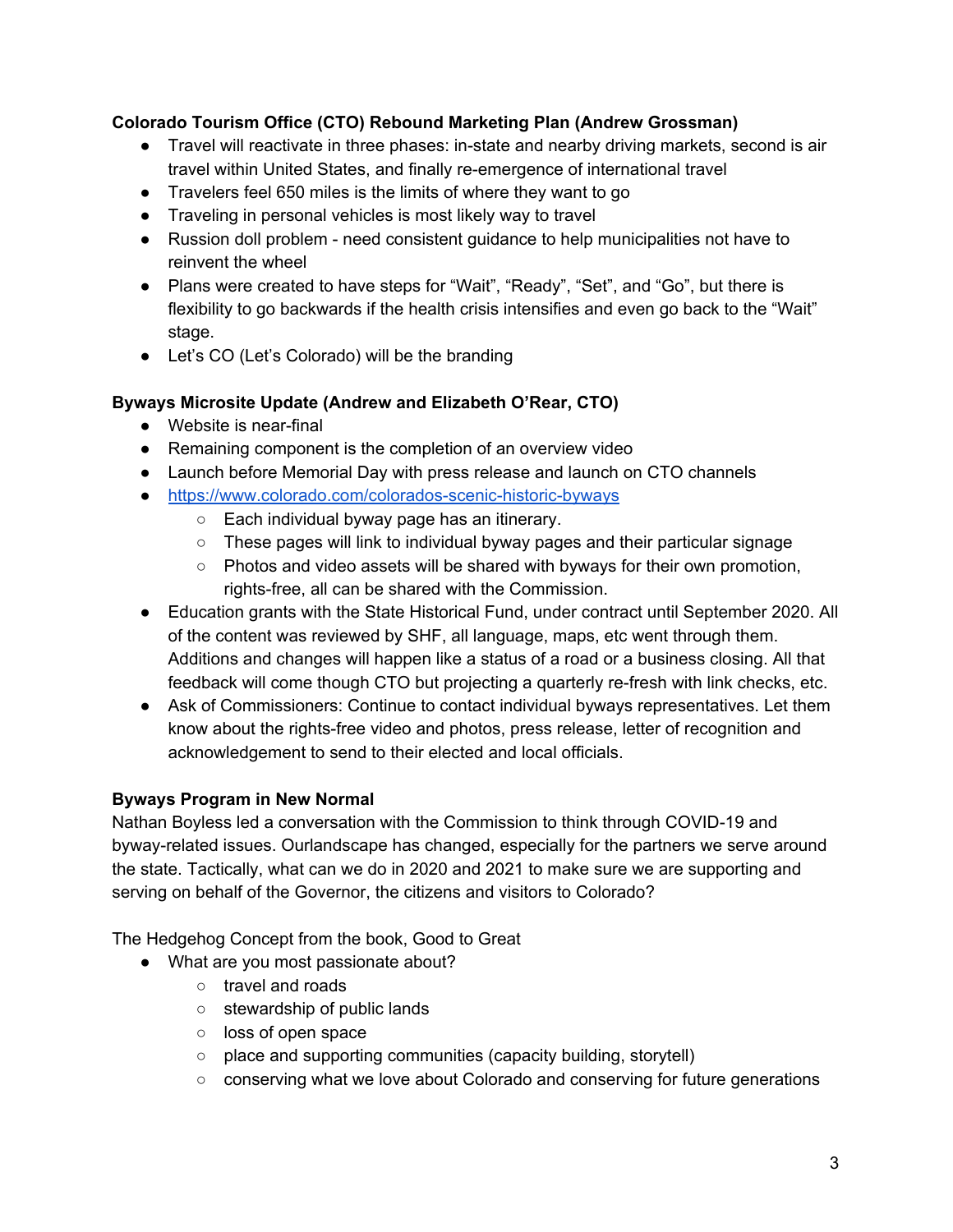- sustainable opportunities for rural Colorado to protect their places and highlighting unique features, allowing features to discover those places
- collaboration among the byways and unifying the voice of the byways
- need strategic planning to support byways
- Care for Colorado plan that has been pushed out to Welcome Videos (have resources like videos for kids)
- Each byway has a story and making sure those unique stories are told
- Themes: Empowering Communities with Stewardship, Conservation, Preservation, Communities, Storytelling
- What can you be the best at?
	- Advocacy for the byways
	- Resources and information for the byways
	- Promotion of byways
	- Planning for byways
	- Connecting byways to resources and to each other
- **●** What is your "economic denominator", i.e., metric by which you measure success?
	- How do we measure this?
	- Local byways feel that sense of empowerment
	- All byways remain viable
	- Survey participation 14 completed out of 26 currently

Nathan concluded the conversation saying he will create a venn diagram of this work and share with the Commission. The group will talk about near- and mid-term goals for the Commission and Byways Program at the August 2020 Commission meeting.

## **Final Updates from Commissioners:**

- Chad Schneckenburger will have an Intern in the upcoming months at USFS and wants to include him in the Byways Program and the Commision as appropriate. The group gave encouragement!
- OEDIT sent out guidelines from the CDC to send out to byways contacts and businesses.

Commission meeting adjourned at 12:03.